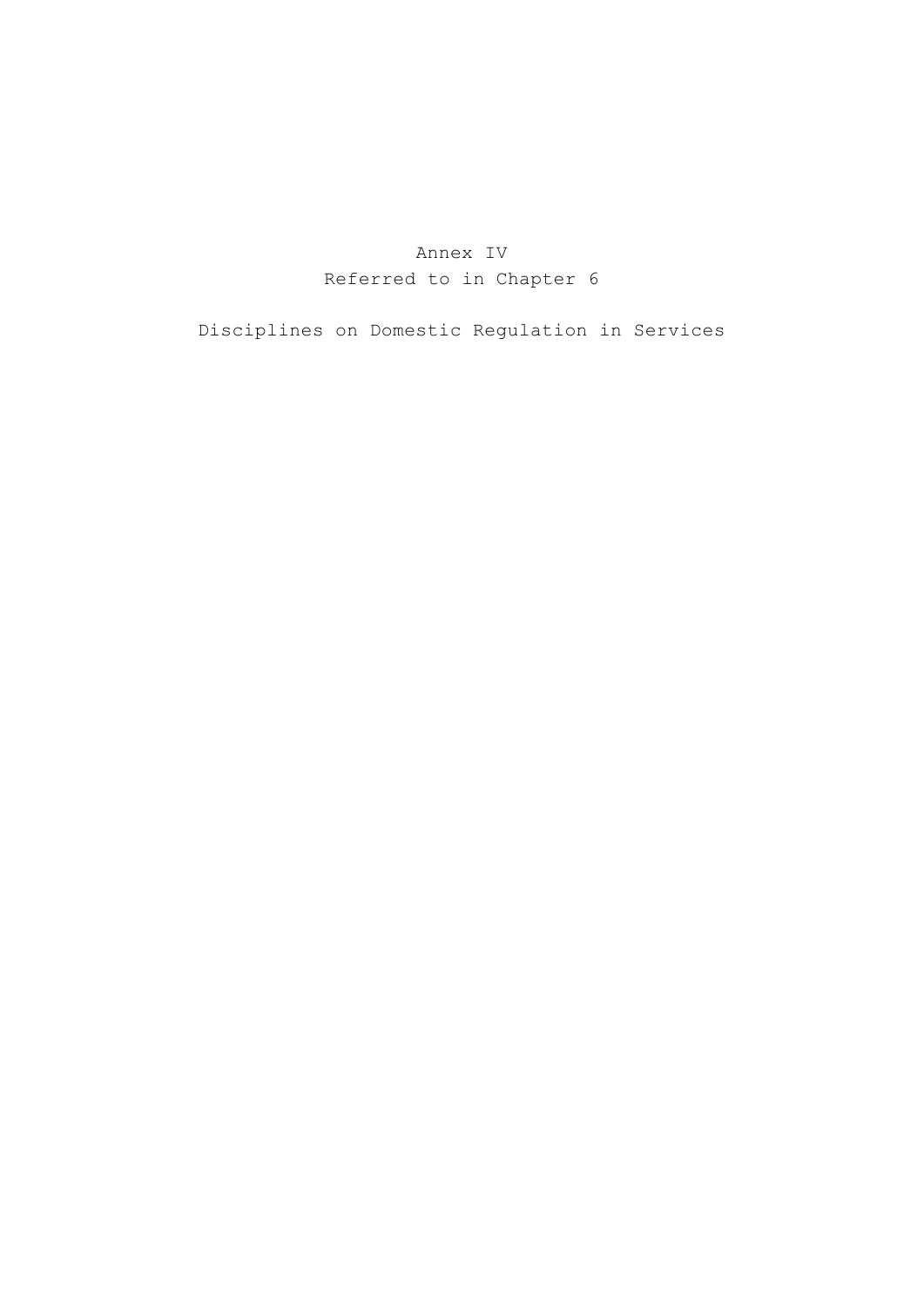### Annex IV Referred to in Chapter 6

Disciplines on Domestic Regulation in Services

# Article I Scope

 This Annex shall apply to measures by a Party relating to licensing and qualification requirements and procedures and to technical standards, and sets out supplementary provisions to Article 48.

## Article II General Provisions

1. Each Party shall ensure that measures relating to licensing and qualification requirements and procedures and to technical standards are pre-established, based on objective and transparent criteria and relevant to the supply of the service to which they apply.

2. Each Party shall ensure that licensing and qualification procedures are simple, reasonable and clear.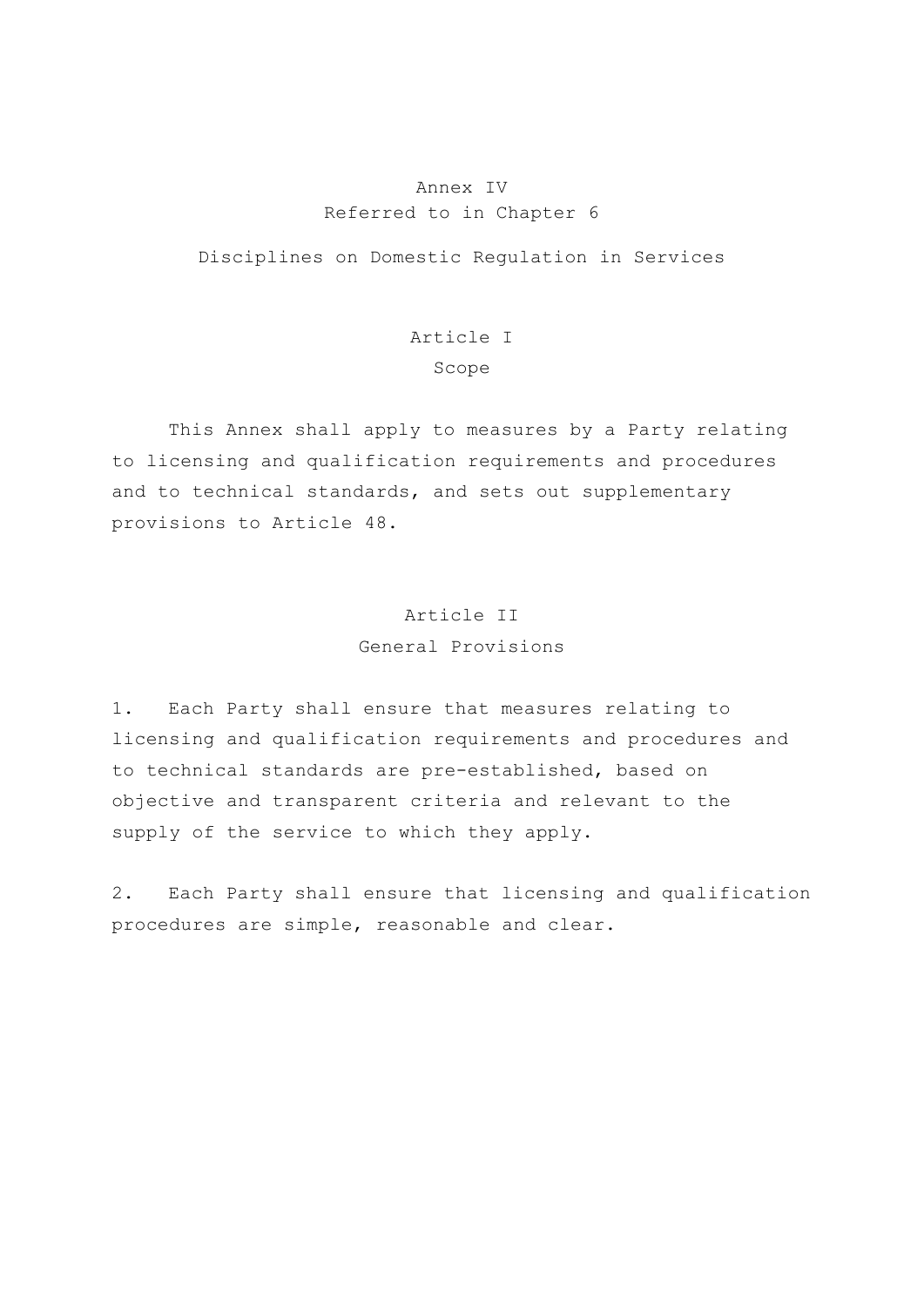## Article III International Standards

 The Parties shall exchange views in the Joint Committee or in relevant Sub-Committees or *ad hoc* working groups that may be established pursuant to Article 148, as necessary, on work relating to service standards conducted at an international level. Where a Party prepares, adopts or applies standard-related measures for which relevant international standards exist, the Party shall use them, or the relevant parts of them, as a basis for its technical regulations, except where such standards would be an ineffective or inappropriate means to fulfil its legitimate policy objectives, for instance, because of fundamental climatic, geographical, technological or infrastructural factors.

 Note: "Relevant international standards" refers to standards adopted in international bodies whose membership is open to the relevant bodies of both Parties.

#### Article IV

Equivalence of Technical Regulations

 For the purposes of providing a service from the Area of a Party into the Area of the other Party, the latter Party shall endeavour to treat a technical regulation for the service adopted or maintained by the former Party as equivalent to its own, provided that the latter Party is satisfied that such regulation adequately fulfils the latter Party's legitimate policy objectives.